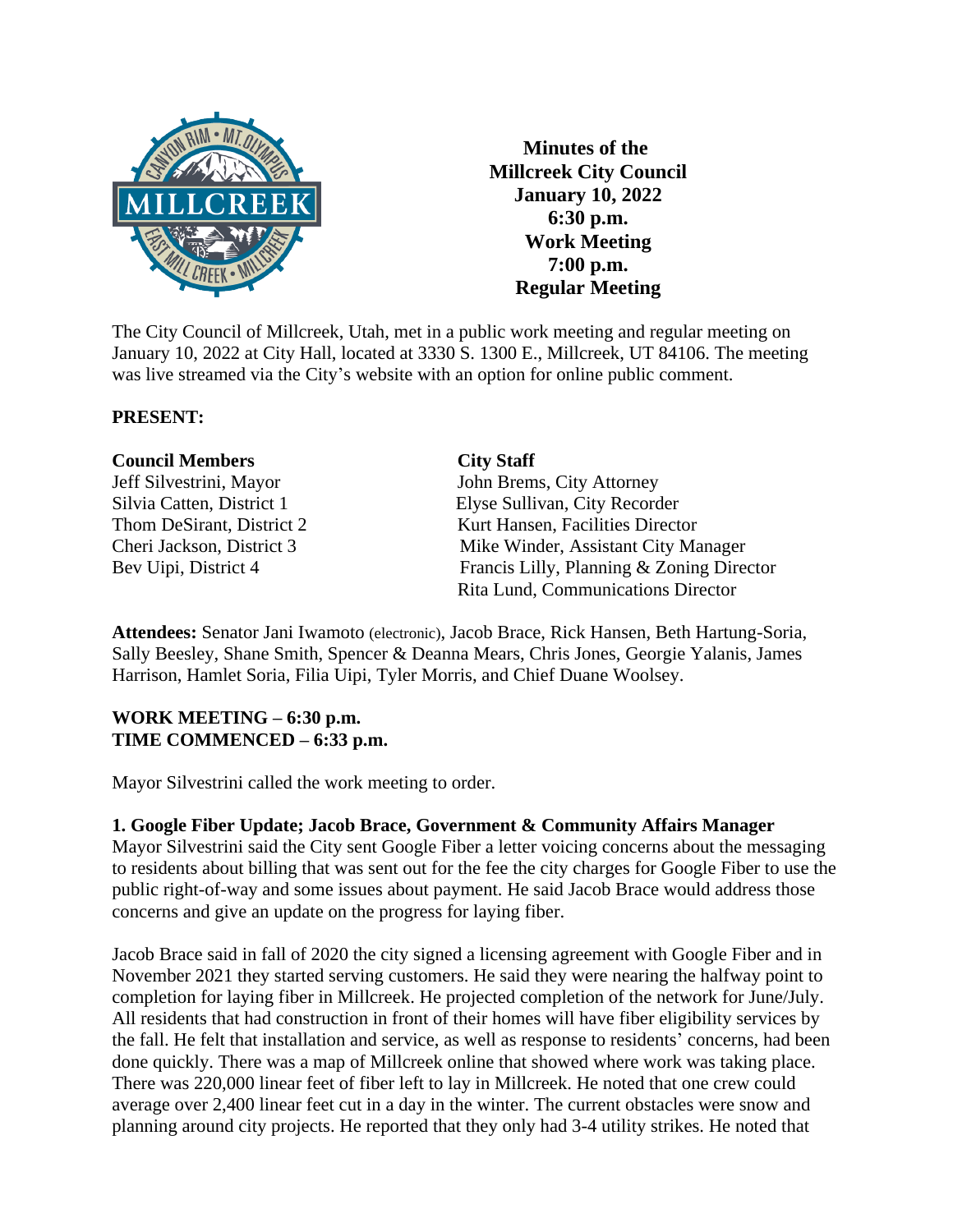they offered services at 1 gigabyte for \$70 and 2 gigabyte for \$200 and there was a 2% fee passed on to Millcreek for being in the right-of-way.

Mayor Silvestrini said when the construction company installs the fiber they make a temporary repair to the road, especially in cold weather, and another crew does the road restoration. Google's contractor is SCI who notifies residents of road work with barricades and door hangers. He said if residents were unsatisfied with the construction, they could contact the city. He thanked Brace for his relationship with the city. Council Member Jackson asked about different representations on the online map and Brace clarified. Council Member Jackson asked about Millcreek billing versus Salt Lake City billing since her bill said fees would go to Salt Lake City. Brace said existing customers received notices stating that fees were being paid to Salt Lake City. The billing system did not differentiate between the two cities since they share zip codes, but the situation would be remedied. Mayor Silvestrini said the Millcreek Communications Department was working on messaging explaining those messaging errors.

Council Member DeSirant asked how people who lived in planned unit developments with HOAs could get fiber service. Brace said the HOA should reach out to Google Fiber. Council Member Jackson asked about the timing of the 2% fee paid to Millcreek. Brace said they would start billing customers for it in February and would not retroactively bill them. Council Member DeSirant asked if the city would be retroactively paid. Brace said they would true up to the agreement and would send the city a response letter. Mayor Silvestrini thanked Brace for coming to the meeting.

# **2. Staff Reports**

Rita Lund said the state COVID testing site at the senior center would move to the Big Cottonwood Regional Park on January  $12<sup>th</sup>$  and would be closed the following day. Mayor Silvestrini said there was more opportunity for car stacking at the park.

## **3. Discussion of Agenda Items, Correspondence, and/or Future Agenda Items**

Mayor Silvestrini said Council Member Dwight Marchant had served as a board member on the Wasatch Front Waste and Recycling District and another council member needed to serve in that capacity. Council Member DeSirant volunteered for the position.

## **Council Member Uipi moved to adjourn the work meeting at 6:57 p.m. Council Member Jackson seconded. Mayor Silvestrini called for the vote. All Council Members voted yes. The motion passed unanimously.**

# **REGULAR MEETING – 7:00 p.m. TIME COMMENCED: 7:03 p.m.**

# **1. Welcome, Introduction and Preliminary Matters**

## **1.1 Pledge of Allegiance**

Mayor Silvestrini called the meeting to order. The Unified Police Department cadets presented the colors and led the pledge of allegiance.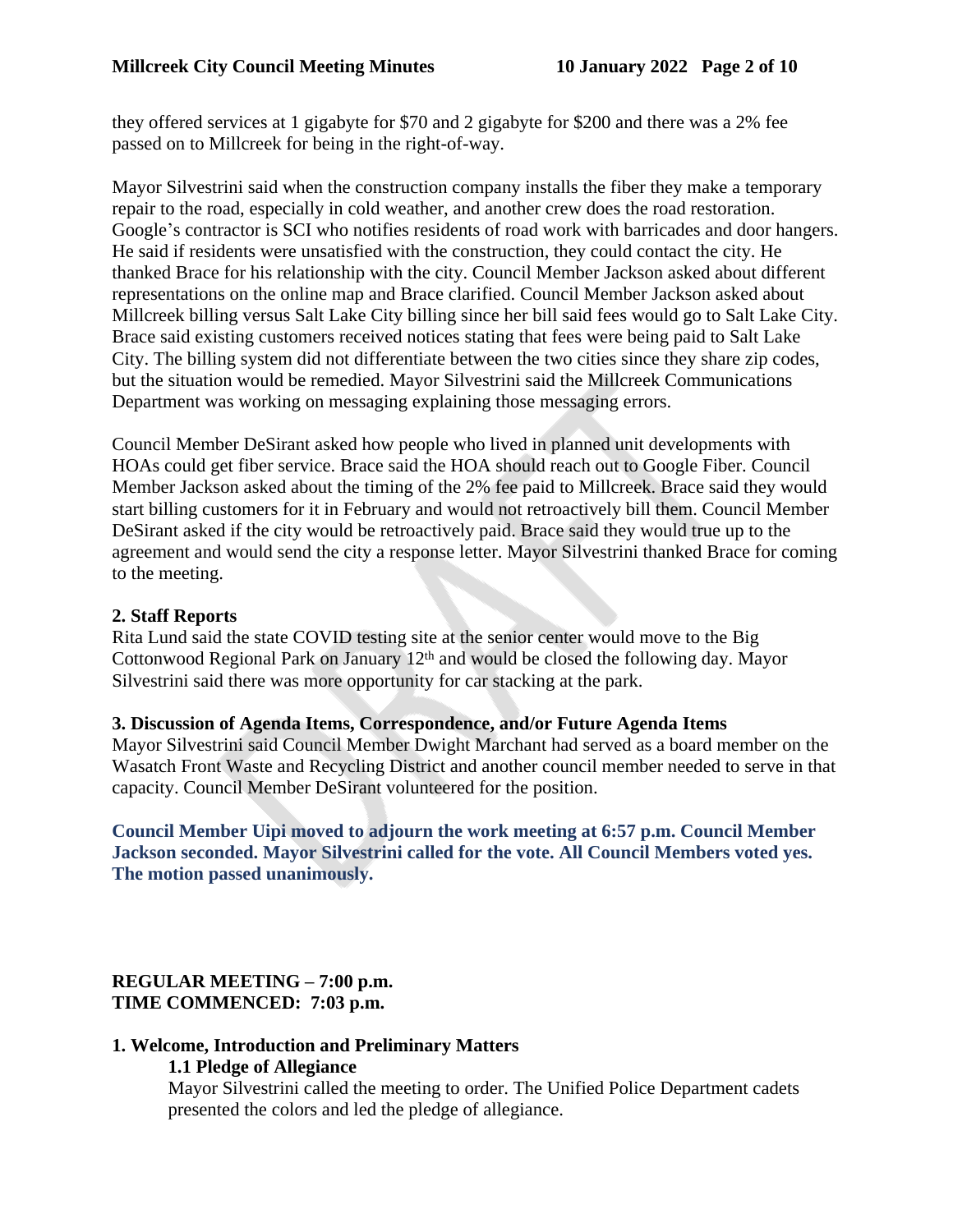## **1.2 Council Member Oaths of Office:**

## **Thom DeSirant, Council District 2 and Bev Uipi, Council District 4**

Filia Uipi, notary public, administered the oath of office to Council Member Bev Uipi. Elyse Sullivan, Recorder, administered the oath of office to Council Member Thom DeSirant. Council Member Uipi said the council was collaborative. She expressed gratitude to the residents of District 4 for letting her represent them. She thanked Unified Fire Authority, Unified Police Department, and her father (Filia Uipi) for paving the way for her. Council Member DeSirant was thankful for a peaceful transfer of power and to be able to work with the council. He thanked Millcreek residents, friends, and family. Mayor Silvestrini said the collaboration of a council was hard work and he appreciated it, and that the council members respected each other.

## **1.3 Public Comment**

Elyse Sullivan read a comment received via email from Marv Poulson, 3631 Carolyn Street.

*"Dear Council:*

*I lament not being in attendance to read my comment in person, but deem it not safe considering current pandemic conditions.*

*You are proposing to further scuttle the City Center Plan The Community agreed on 2 years ago with yet an other give-a-way to developers at the expense of public space in setbacks around buildings.*

*The other thing is you want to allow tall buildings o be even taller, despite always claiming to value the "view shed". The hypocrisy is palpable!*

*I object to your proposal to give away an additional 5 feet of setback that should be preserved as a community asset.*

*I also abject to allowing what began in the City Center Plan as building height limits of 75 feet, to now an obscene 95 feet.*

*I think it very sad that you continue to gut The City Center Plan that you spent who know how many thousands for consultants and held many community meeting where the Millcreek Community was lead to believe there was consensus agreement on a plan featuring many inviting public attributes to have since then, whittled away open public spaces, green space, and even the types of buildings to be allowed in the main entrance area of the City Center.*

*The elimination of green space an doubling paved vehicular area represent another human threatening thing: exacerbating the "Urban Heat Island Effect" in an already furnace like confined space. These changes are particularly concerning for the future in the face of clearly ever warming environment and most especially, dangerous for young and old citizens. Where's natural cooling features? How is such a hot summer space going to be inviting, let alone safe.*

*I thought you got it when I raised the specter of Urban Heat Island problems 2 years ago, but now see you really don't care! So much for "Millcreek: Close to Nature"... I feel increasingly betrayed."*

Mayor Silvestrini said the comment was about planning matter item 2.1. There was no proposed change to the setback, but to the stepback (the wedding cake effect). The city learned that the location of the fault line was 30 feet west than anticipated, so the development had to shift to accommodate. The public green space had increased. The stepback would be reduced and it did not affect the view shed of the proposed residences.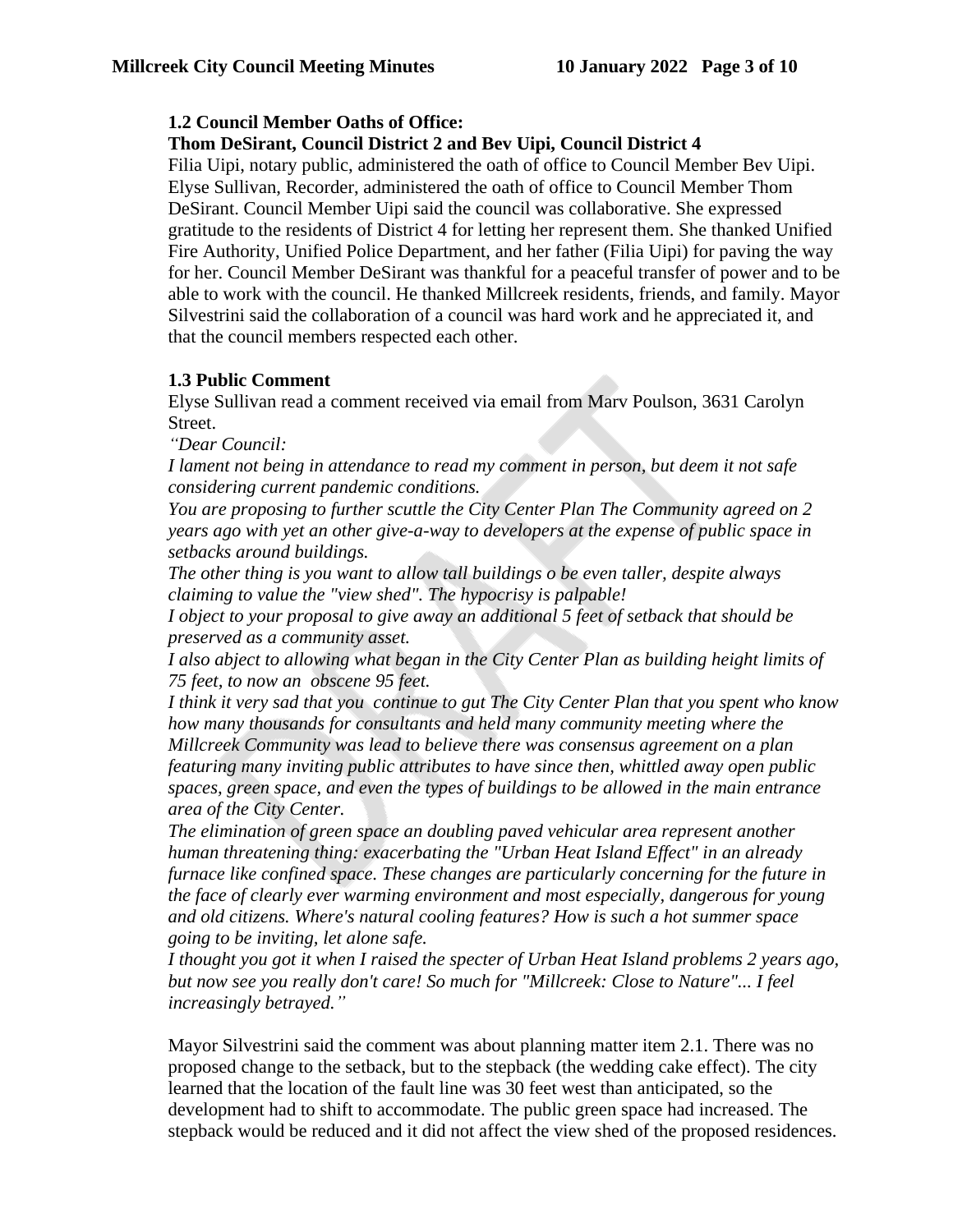The increased height proposal was 90 feet, not 95 feet, for city hall. Consultants advised that the first-floor public market and the sixth-floor community room should have higher ceiling heights for a better public amenity. All four of the community councils approved the proposal as did the Planning Commission. He said it would not create more heat because it was creating more open space in the Common.

## **2. Planning Matters**

## **2.1 Discussion and Consideration of Ordinance 22-03, Amending Section 19.73A.050 of the Millcreek Code with Respect to Development Standards for the City Center Overlay-Development Agreement Zone**

Francis Lilly said the planning items contemplated the development of Millcreek Common West with city hall, a code text change and project development agreement. He reviewed the requested modifications of the project from code with respect to height and stepbacks. The proposed city hall height was 88 feet and the parapet on the mixed-use building was 78 feet which deviated from the code height of 75 feet. Code requires a 20 foot stepback between the second or third story and upper stories. He showed an image of and explained the proposed stepbacks of the site that provided a more dynamic mixed-use building. He noted that the Council should not approve projects unless the modifications combined created a better project than what would be allowed under the existing zoning. The proposed code changes were narrowly construed so that the modifications could only apply to the city hall mixed use building. He said the Canyon Rim Citizens Association unanimously recommended approval of the proposed project at their meeting on January 5, 2022. The other community councils and Planning Commission recommended approval of the project in December 2021.

Lilly reviewed requested changes to the development agreement in response to concerns from the developer. The developer would like to construct and extend the sixth story residential units on the mixed-use building to the north. The dwellings may be permitted in this location provided that the height did not exceed 75 feet and the overall number of dwellings did not exceed 215 units. He noted that minor pagination fixes had been made too.

Lilly read the following recommended findings of approval and then recommended approval of the agreement:

- 1. The project is designed to enhance the placemaking and community building functions of the Millcreek Common and advances the goals of the general Plan and the City Center Master Plan. The proposed project does not conflict with any applicable policy and guidance of the general plan or the City Center Master Plan.
- 2. The utilization of shard parking, the use of consistent materials, the expansion of plaza space, the addition of a sidepath, and the program to develop a commercial frontage flanking the entire western edge of Millcreek Common is a design that on the whole serves as a better development than would be possible under the strict application of the City Center Overlay Zone.
- 3. The project was reviewed by staff and the preliminary site plan generally meets the use and other requirements of the CCOZ-DA and the underlying zones, except as otherwise allowed by the CCOZ-DA and the development agreement.
- 4. The inclusion of the Unified Police Precinct, the shared parking, the sidepath, the additional plaza space, and the commercial frontage along Millcreek Common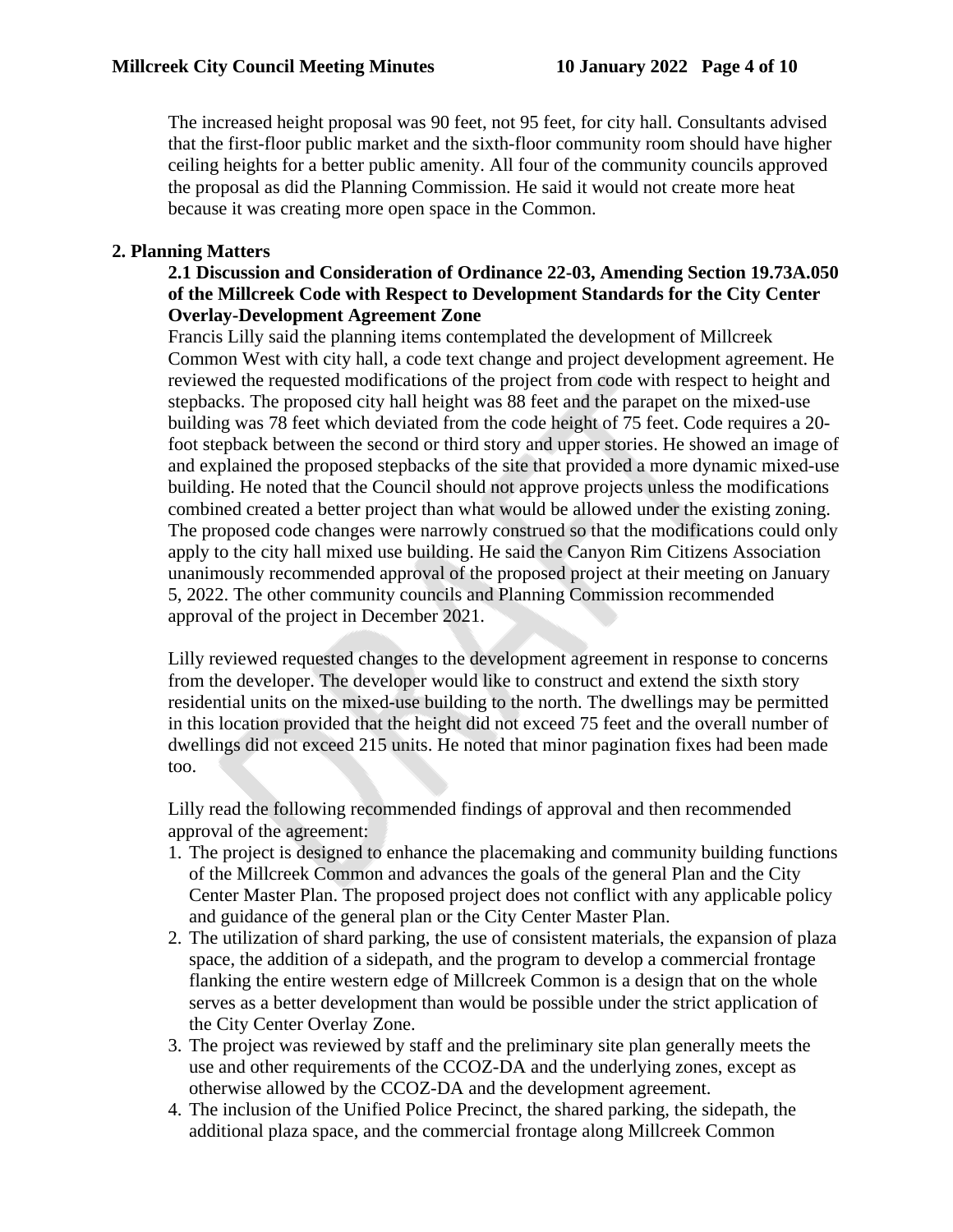enhances the public welfare, enhances urban design and walkability, and supports public investment in the Millcreek City Center.

5. City Hall will be designed to meet or exceed energy consumption standards through the inclusion of a rooftop photovoltaic solar system and a geothermal system for heating and cooling. In addition, all aboveground utilities will be relocated underground. The project does not adversely impact existing public utilities, including but not limited to power, gas, telecommunications, storm water, culinary water, or sanitary sewer.

Mayor Silvestrini noted on point 5 of the findings that the consultants were not considering the geothermal system for heating and cooling anymore, a \$2 million expense, because of the cost and disruption of services if there was an earthquake. Council Member DeSirant asked about the sixth-floor changes of the mixed-use building. Lilly said units could be enlarged, but only up to 215 dwellings would be allowed.

Tyler Morris, Cottonwood Residential, commented on the potential sixth floor change. He said in the original building design, the western façade had a wood frame. With a wood frame, developers can effectively build up five stories. The developers have raised the western grade to line up with the park level, so the ground floor height level increased. The additional residential units would screen the parking structure. The developers would be changing the unit mix which would lower the unit count.

Council Member DeSirant said residents were concerned about traffic. Lilly said a study was conducted that assumed the greatest impact development scenario which indicated that the intersections at 3300 S. and Highland Drive and 3300 S. and 1300 E. would fail at peak times. Failing meant that cars would wait more than a minute and a half while queuing. Council Member DeSirant asked about the 78-foot parapet on the mixed-use building. Lilly highlighted the rendering and said it complemented the aesthetics of city hall and assisted with water drainage. Morris pointed out the southwest corner of the project was the lowest spot of the grading, and the height of the building was measured from original grade, not humanmade alterations. He noted that the ice rink had to be level, so it changed the grade to the west. There would be additional building height, but it would not be perceived.

Mayor Silvestrini asked for public comment. There was no comment.

#### **Council Member Jackson moved to adopt Ordinance 22-03, Amending Section 19.73A.050 of the Millcreek Code with Respect to Development Standards for the City Center Overlay-Development Agreement Zone. Council Member Uipi seconded.**

Council Member Jackson appreciated the work done on the project and felt it would be a great amenity to the community. Mayor Silvestrini said by collaborating with developers on this project, the city was able to share costs on a parking structure.

Hamlet Soria, 3754 S. Loretta Drive, asked for a 3-D model of the project for people to see.

## **The Recorder called for the vote. All Council Members voted yes. The motion passed unanimously.**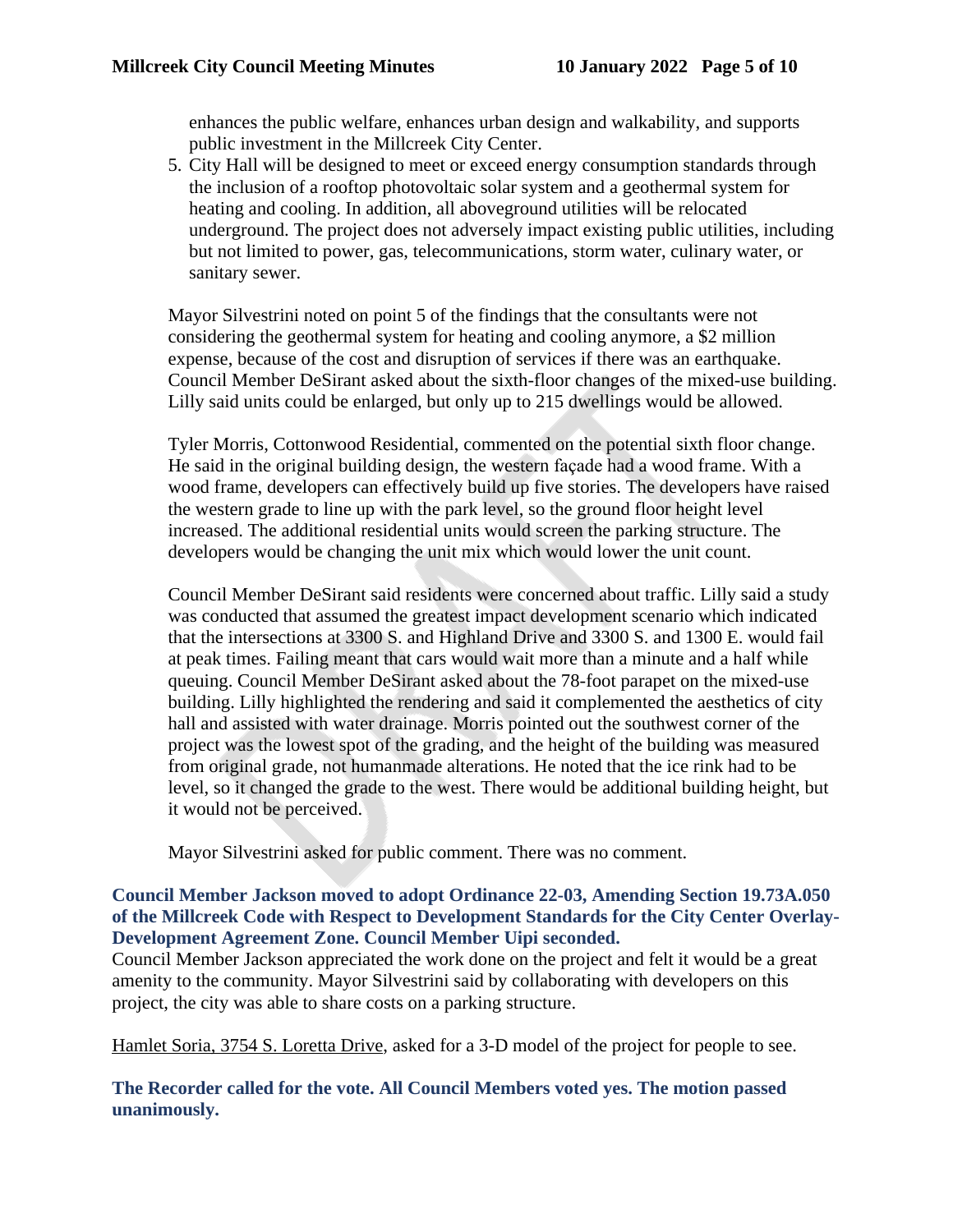**2.2 Discussion and Consideration of Ordinance 22-04, Adopting a City Center Overlay-Development Agreement Zone for Property Located at 1311-1321 East 3300 South, 3215 South Richmond Street, and 1324-1340 East Chambers Avenue**

**Council Member Jackson moved to adopt of Ordinance 22-04, Adopting a City Center Overlay-Development Agreement Zone for Property Located at 1311-1321 East 3300 South, 3215 South Richmond Street, and 1324-1340 East Chambers Avenue subject to the development agreement. Council Member Catten seconded. The Recorder called for the vote. All Council Members voted yes. The motion passed unanimously.**

**2.3 Discussion and Consideration of Ordinance 22-05, Approving a Development Agreement with Block C SPE, LLC for a New Mixed Use Development Consisting of Approximately 215 Dwellings, Commercial Space, and a Shared Parking Structure with Respect to Approximately 3 Acres of Real Property Located at 1311- 1333 East 3300 South, 3215 South Richmond Street, and 1324-1340 East Chambers Avenue**

**Council Member DeSirant moved to approve Ordinance 22-05, Approving a Development Agreement with Block C SPE, LLC for a New Mixed Use Development Consisting of Approximately 215 Dwellings, Commercial Space, and a Shared Parking Structure with Respect to Approximately 3 Acres of Real Property Located at 1311-1333 East 3300 South, 3215 South Richmond Street, and 1324-1340 East Chambers Avenue. Council Member Jackson seconded. The Recorder called for the vote. All Council Members voted yes. The motion passed unanimously.**

#### **3. Financial Matters**

#### **3.1 Public Hearing to Consider an Appropriation of up to \$10,000 to Canyon Rim Cares, a Sub-Committee of the Canyon Rim Citizens Association for the "Millcreek Miracle" Campaign**

Council Member Jackson said this was for the organization Nate Gibby founded and they would work with the Millcreek Business Council. The campaign components included an online business directory and micro credentialing with criteria for businesses. She said when we support our businesses, the businesses support us. The appropriation would help fund the campaign. Council Member Uipi asked if there was an expectation for the businesses to financially support the campaign. Council Member Jackson said no, it was designed to be reasonable for businesses. Council Member Catten asked if this set the City Council up for pet projects for the other community councils. Mayor Silvestrini said this was not Canyon Rim specific, it would be citywide. Canyon Rim Cares had the platform to support the campaign. He said a study was commissioned by the city and this appropriation was found to be to the benefit of the public.

#### **Council Member Uipi moved to open the public hearing. Council Member Jackson seconded. Mayor Silvestrini called for the vote. All Council Members voted yes. The motion passed unanimously.**

Hamlet Soria, 3754 S. Loretta Drive, asked what the \$10,000 would be used for. Council Member Jackson said the website and promotional materials.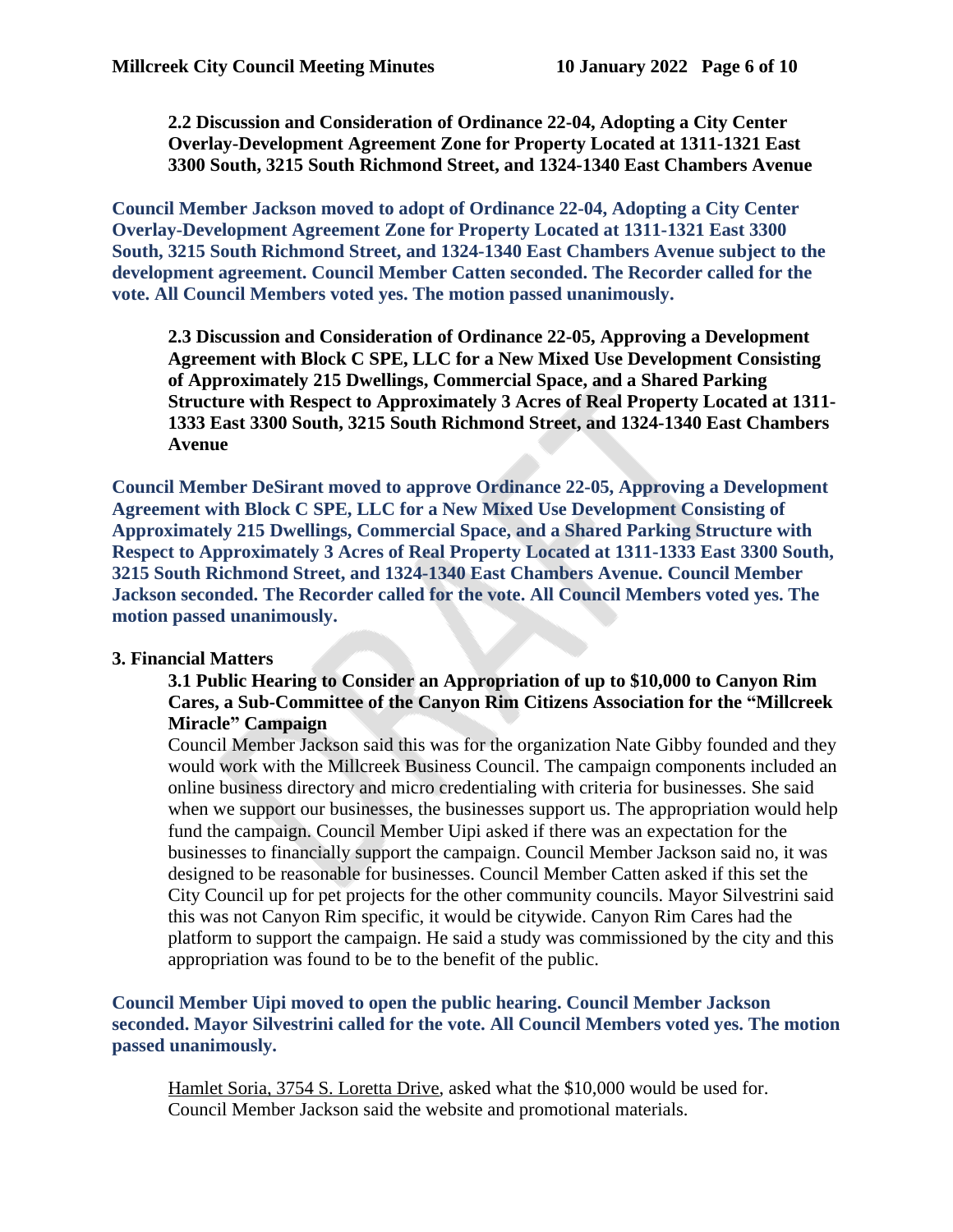**Council Member Jackson moved to close the public hearing. Council Member Catten seconded. Mayor Silvestrini called for the vote. All Council Members voted yes. The motion passed unanimously.**

#### **3.2 Discussion and Consideration of Ordinance 22-01, Approving a Monetary Contribution of up to \$10,000 to Canyon Rim Cares, a Sub-Committee of the Canyon Rim Citizens Association**

Council Member Jackson said there had been discussions for a while on how to create a relationship of support with Millcreek businesses. Rita Lund noted that the appropriation was an "up to" amount since the details had not been worked out.

## **Council Member Catten moved to approve Ordinance 22-01, Approving a Monetary Contribution of up to \$10,000 to Canyon Rim Cares, a Sub-Committee of the Canyon Rim Citizens Association. Council Member Uipi seconded.**

Mayor Silvestrini remarked that Nate Gibby had an impressive track record of volunteering. **The Recorder called for the vote. All Council Members voted yes. The motion passed unanimously.**

## **4. Business Matters**

**4.1 Discussion and Consideration of Ordinance 22-02, Declaring Approximately 0.37 Acres of Real Property Located at or near 1311 and 1337 East Woodland Avenue, Millcreek, Utah, as Surplus; Establish a Minimum Bid; and Establish a Method to Determine the Highest and Best Economic Returns to the City** Mike Winder said money was borrowed from the Millcreek Common fund to purchase properties on Woodland Avenue, phase two of Millcreek Common. The funds from this real estate transaction would be placed back into the fund. He said selling the property would help Boyer round out their parcel and the city would recoup the purchase price, cost of asbestos removal, and demolition of the houses that used to be there. The city would also net approximately \$100,000 from the transaction. The city did do an appraisal and were selling it above appraisal because of the additional site work.

**Council Member Jackson moved to adopt Ordinance 22-02, declaring approximately 0.37 acres of real property as surplus. Council Member DeSirant seconded. The Recorder called for the vote. All Council Members voted yes. The motion passed unanimously.**

## **4.2 Discussion and Consideration of Resolution 22-01, Approving an Interlocal Cooperative Agreement with the Millcreek Community Reinvestment Agency for the Woodland Avenue Community Reinvestment Project Area**

Mayor Silvestrini said the project area was acquired from Salt Lake City from a boundary adjustment. That property was not in Millcreek when the Millcreek Center Community Reinvestment Area (CRA) was established. The tax increment generated would be going into publicly owned improvements. The other taxing entities had already approved interlocal agreements with the Community Reinvestment Agency for the Woodland Avenue CRA.

Council Member DeSirant asked about taxing entities that did not participate. Winder said the Salt Lake County Library did not participate. He also noted that some of the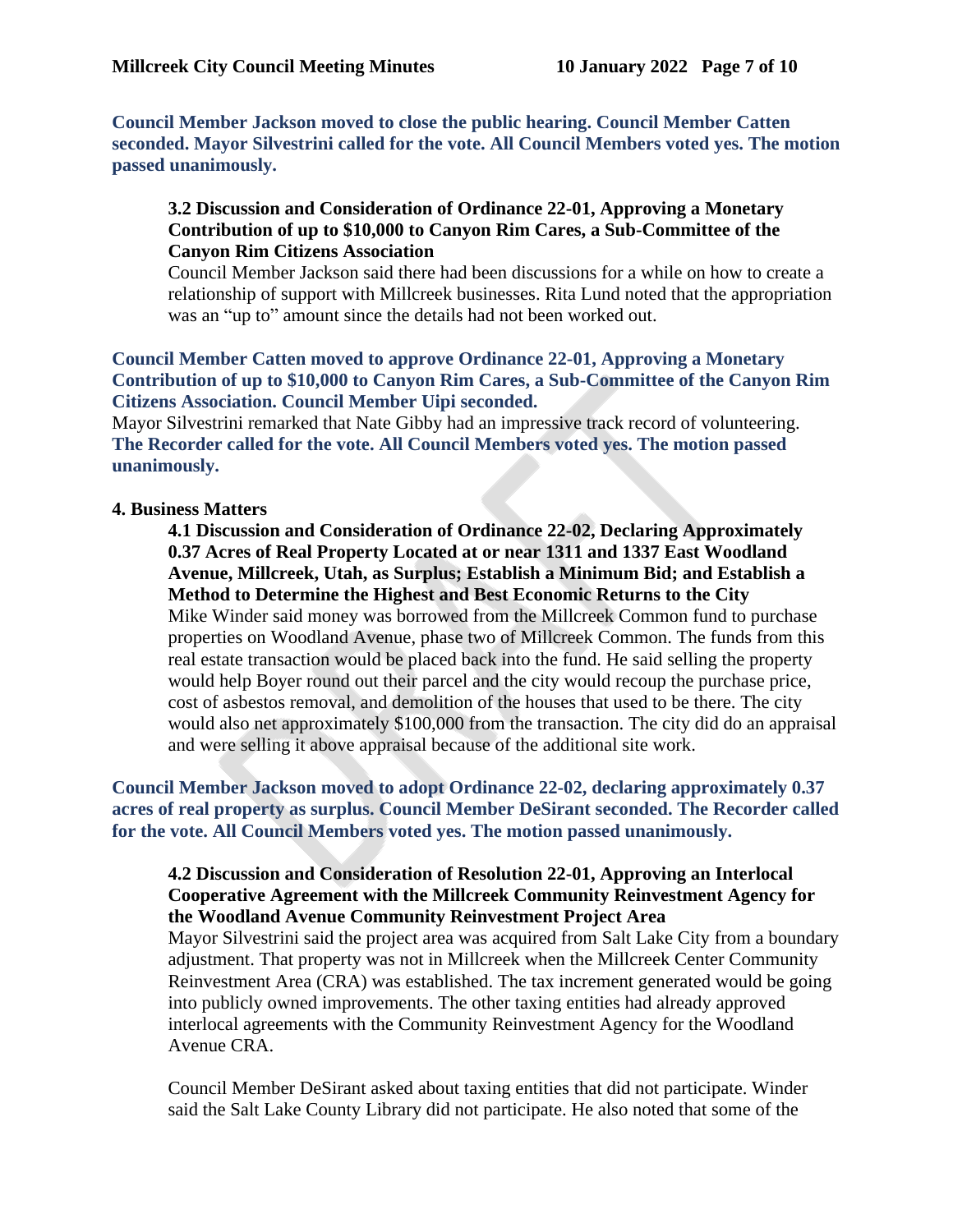taxing entities differed from the Millcreek Center CRA which was why that project area was not amended to include this property.

#### **Council Member Jackson moved to adopt Resolution 22-01. Council Member Catten seconded. The Recorder called for the vote. All Council Members voted yes. The motion passed unanimously.**

#### **5. Reports**

## **5.1 Mayor's Report**

Mayor Silvestrini said Millcreek filed a petition with the Utah Division of Oil, Gas and Mining to intervene in the recent Parley's Canyon limestone and graveling mining operation application and a request to the Division to sustain the ruling to deny the application with respect to that operation. The Division staff filed a legal memorandum with the Utah Division of Oil, Gas and Mining Board requesting it affirm the denial of the application. The existing operation in the canyon has created fugitive dust for residents in Canyon Rim for years. Millcreek's concern was that the fugitive dust would expand the problem as a health hazard to Millcreek residents.

The Mayor said the City Council and department directors discussed, "For the Love of Cities, Revisited" in a special work meeting. The book explored why people love places and how to make cities lovable. At the meeting, the Council and staff discussed what the city accomplished in 2021 and things to do in 2022 to make Millcreek more lovable. The Mayor and Assistant City Manager would come up with an action plan.

The Mayor announced that the Salt Lake County Health Department issued a health order to wear masks indoors for 30 days. He said his daughter was a physician in the local hospital and dealt directly with COVID patients. He credited the healthcare workers for their dedication to serving the public.

## **5.2 City Council Member Reports**

Council Member Catten said she was promoted to Vice Chair for the South Valley Mosquito Abatement Board and Jordan River Commission. Council Member DeSirant said the Millcreek Community Council requested the Planning Department's presentations to them be briefer. They also inquired about the Census data. Winder said the Planning Department was working on a presentation with redistricting information. Mayor Silvestrini said the counting of people takes place every 10 years and state code requires redistricting take place after the count so that districts are equitable in population. He said District 1 grew the most over time, so the Millcreek council districts would need to be realigned. One of the recently hired interns has expertise in the area and would be assisting on the project. Staff would present three map redistricting options to the community councils.

## **5.3 Staff Reports**

Francis Lilly said he was ready to start interviewing applicants for the Historic Preservation Committee and asked for a council member to assist. Council Member Uipi volunteered. Lilly said he was working on a request for proposals for a comprehensive zoning code update. He requested council members to assist with the process. The Mayor volunteered. Lilly introduced the concept of village center special districts as a tool that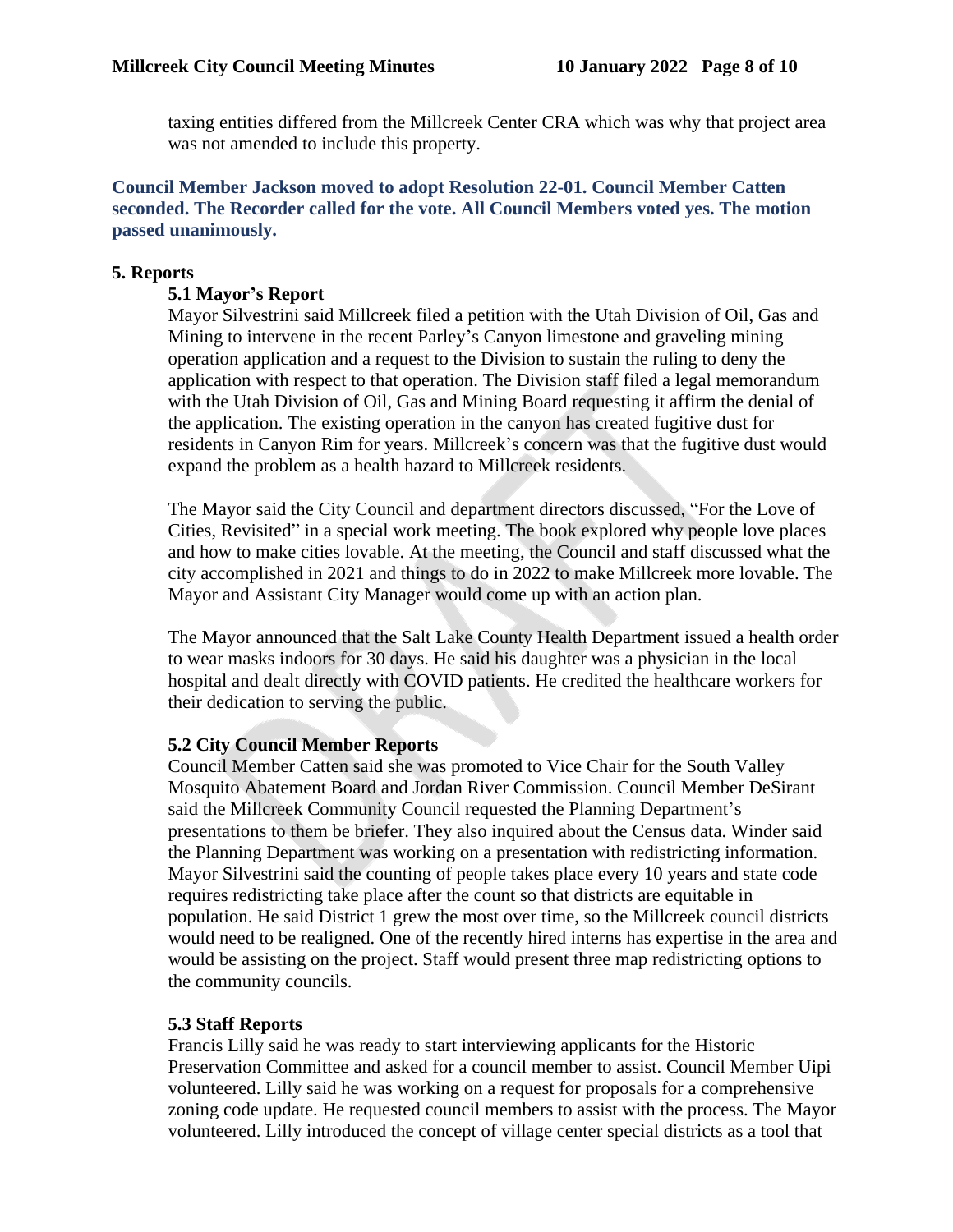would give the city more control over future development of village centers identified in the General Plan. He shared that Porsche was potentially interested in the vacant land west of Olympus Hills Shopping Center. That site could also include a mixed-use development with community-oriented restaurants and retail. Special districts give certainty in entitlements up front; they were essentially a custom zone with limited uses. He said he would create a more formal plan to present.

Council Member Catten asked if other cities that have done special districts have run into problems. Lilly said he spoke with Draper City, and they provided guidance. He said these things tended to work better with open land rather than existing non-conforming uses which is what other cities had done. He recommended creating an enabling ordinance to create the village center special districts per the village center designations in the General Plan. The ordinance would lay out the process for that development. Council Member Jackson asked about information from Utah Department of Transportation (UDOT) reconfiguration of the area. Lilly highlighted UDOT's preference for the road configuration on a map. Council Member DeSirant expressed favor for the proposal and an interest in owner-occupied housing. Mayor Silvestrini said the current property owner had interest in owner-occupied housing on the site. That property owner was also pushing UDOT to surplus the onramp property because it was unsafe. UDOT did a study to look at options. If a specific zoning ordinance was drafted, then the city could control things that were currently unregulated. Lilly said there was mixed feedback on the proposal from the Mt. Olympus Community Council. Council Member DeSirant asked if owner-occupied housing would be included in the village center concept. Mayor Silvestrini said it could be. Council Member Uipi pointed out that the proposed use was better than other proposals she had seen for the property.

#### **6. Consent Agenda**

6.1 Approval of December 13, 2021 Work Meeting and Regular Meeting Minutes 6.2 Approval of December 20, 2021 Work Meeting and Regular Meeting Minutes

**Council Member Uipi moved to approve items 6.1 and 6.2. Council Member Jackson seconded. Mayor Silvestrini called for the vote. All Council Members voted yes. The motion passed unanimously.**

## **7. New Items for Subsequent Consideration**

There were none.

## **8. Calendar of Upcoming Events**

• City Council Mtg.,  $1/24/22$ ,  $5:00$  p.m. at City Hall

Mike Winder noted there would be a legislative breakfast with state legislators the following morning in a special council meeting and there would not be a planning commission meeting that month.

**ADJOURNED: Council Member Uipi moved to adjourn the meeting at 8:51 p.m. Council Member Jackson seconded. Mayor Silvestrini called for the vote. All Council Members voted yes. The motion passed unanimously.**